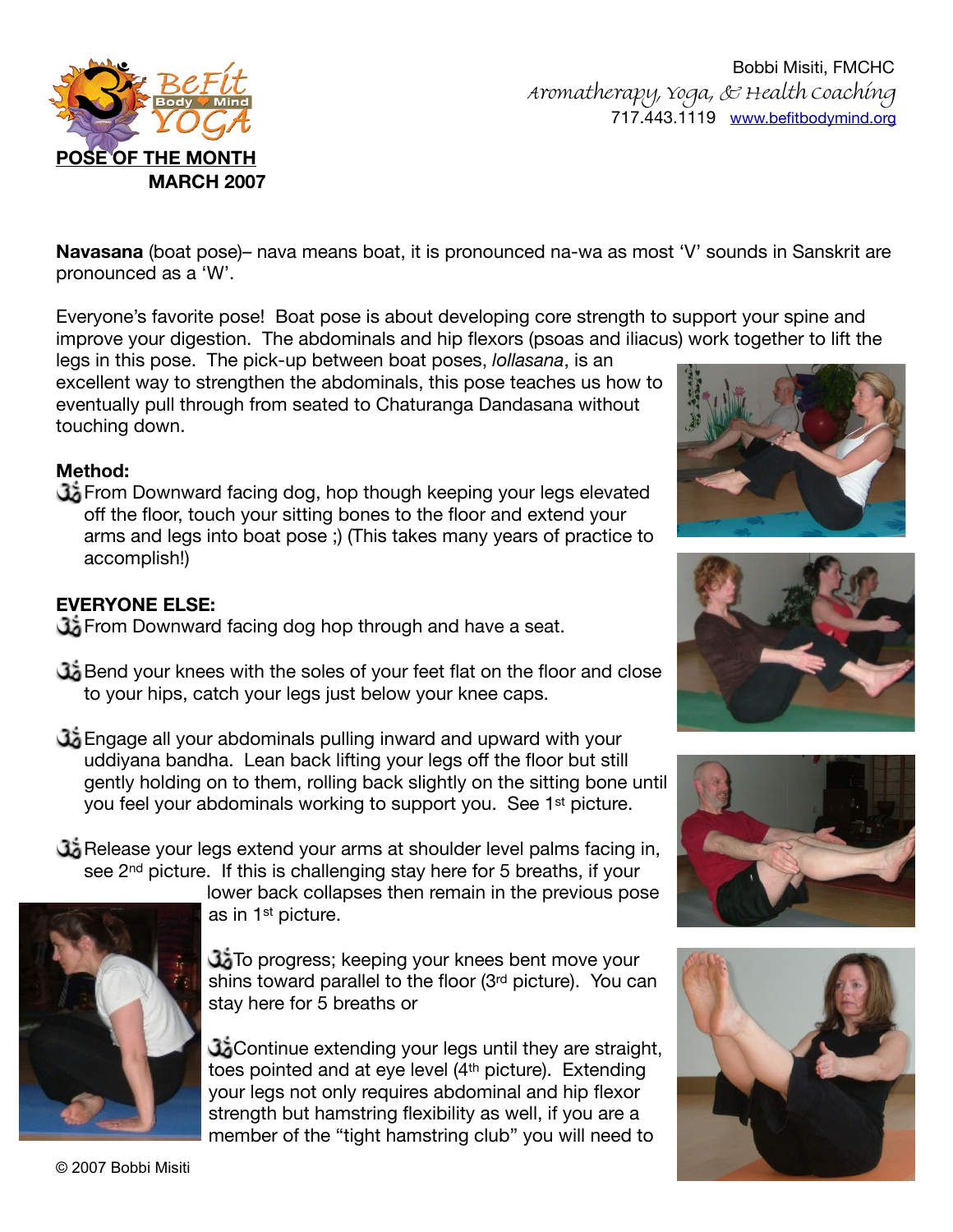

Bobbi Misiti, FMCHC Aromatherapy, Yoga, & Health Coaching 717.443.1119 [www.befitbodymind.org](http://www.befitbodymind.org)

keep your knees bent to protect your lower back until your hamstrings lengthen. Maintain a 90 $^{\circ}$ 



angle between your torso and legs, less angle means less strength work, too big of an angle can strain the lower back. Remain here for 5 breaths. Pay attention to not sag in the lower back or arch your lower back forward. MAINTAIN A NEUTRAL SPINE AND PELVIS, lift your heart while knitting your ribs together, slide your shoulder blades down your back and pull your arms into their shoulder joints.

**J**brishti is toes or nose.

**Pick yourself up in between boat poses:** 

**Lollasana** - The Sanskrit word lolla can be translated as "fickle,

frequently changing, trembling, quivering, or dangling to and fro like an earring." Interestingly, Lolla is also another name for the goddess of fortune and wealth, Lakshmi, who represents the power of multiplicity:

Exhaling cross your legs, ground your hands close to your hips and between your hips and feet.

- Inhaling tip forward and pick up—tuck your legs up into your body and lift your hip bones toward your ribs shortening your torso from the bottom up. Even if you can not lift off the floor it is important to try to do so. The effort of the lift is more important than getting lift off! DO NOT HOLD YOUR BREATH!
- Exhaling release downward and repeat boat pose and lollasana for a total of 5 repetitions, pulling through on the fifth lollasana for vinyasa to the next pose. The benefits of navasana are so important you get to do it 5 times ;)

### **Benefits:**

Navasana is beneficial for the spinal cord, the abdominals are also strengthened and toned helping to increase digestive fire and stimulation; as a result the intestines are stimulated due to the increase in agni (digestive fire). The spinal column, anal channel, ribs and lower abdomen are all purified from this pose.

Navasana is beneficial for our spinal cord (Vina-Danda), and strengthening our digestion. In Sanskrit the spine is known as Vina Danda, we know from our asana practice that danda means stick; Vina is a stringed instrument in India. Our spine is likened to the neck or "stick" of a guitar like instrument . . . play it right and it sings a beautiful song . . .



#### Navasana and our spine

Strong abdominals support the spine. Many conventional abdominal exercises have you doing crunches . . . crunches are not an effective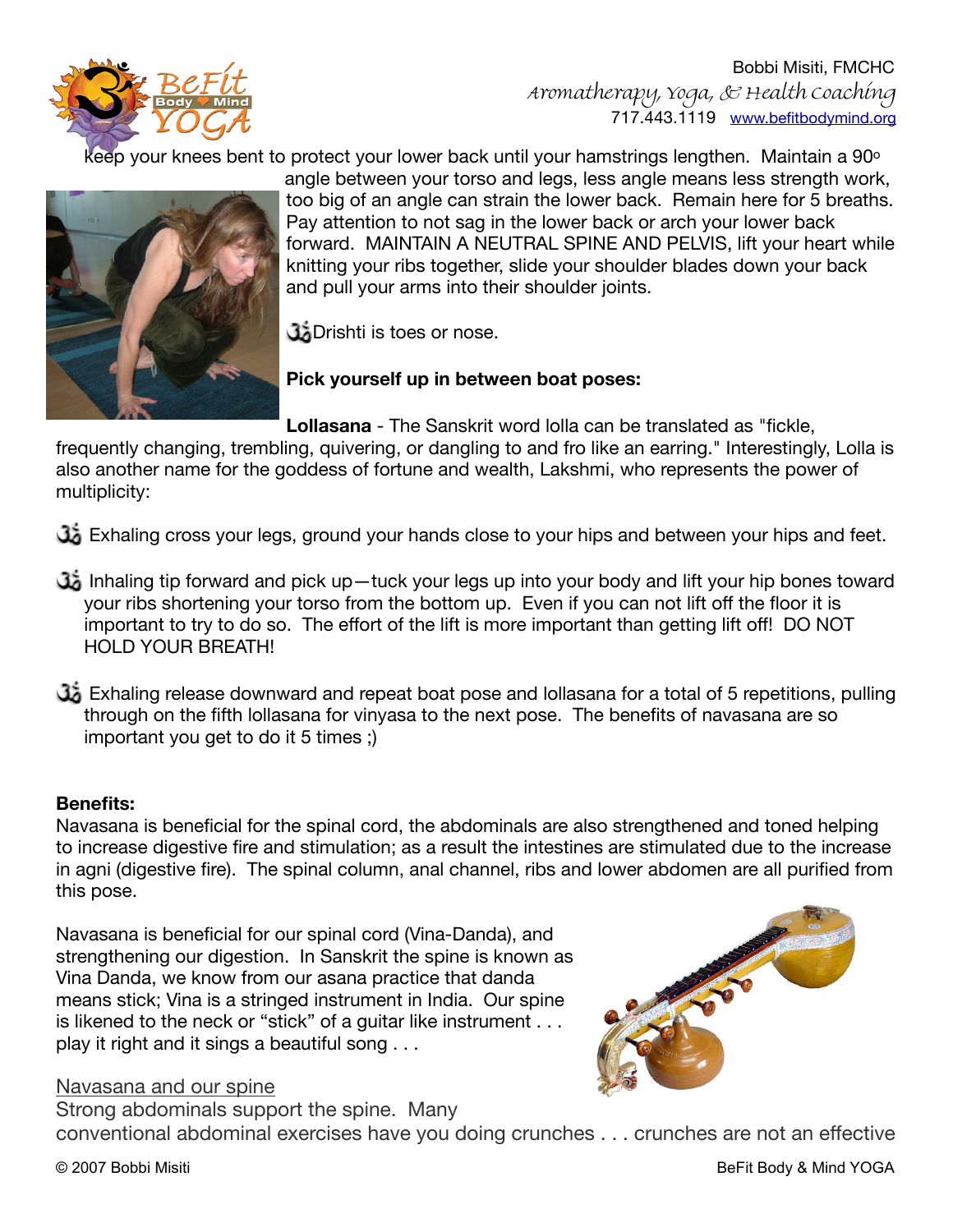

Bobbi Misiti, FMCHC Aromatherapy, Yoga, & Health Coaching 717.443.1119 [www.befitbodymind.org](http://www.befitbodymind.org)

abdominal exercise; our abdominals' job is not to have us flex our spine -- this creates poor posture. The abdominals job is to stabilize the spine and keep it long with space between the vertebrae. Stabilizing type exercises are most effective -- where you hold neutral spine while something tries to pull you out of neutral spine. Navasana is this -- a weighted stabilizing exercise -- as we lift and float our legs the weight of our legs tries to pull our pelvis to an anterior tilt. We then are trying to keep our pelvis in a neutral alignment -- not tipping our pelvis forward or back (sometimes we are too zealous and tip our pelvis too far back to a posterior tilt) -- as we strengthen our abs to stabilize our spine it improves our posture and keeps the spine long and even. It also keeps the channel in our spine open so the nerves have plenty of space and the neurons can travel up and down the spine freely without being pinched or blocked by poor posture. 80% of the adult population will experience back pain at some time in their lives -- the root cause of much of this back pain is poor posture.

The pick up we do between boat poses, in Sanskrit the pose is called "lollasana", is another excellent abdominal exercise in that it is training our abdominals to contract from the bottom up -- as we walk about our days our abdominals support our spine from the bottom up making this lift a good ergonomic exercise for our abdominals. And of course this lift trains us to pick ourselves up  $-$  emotionally I mean that !  $-$  but also from seated to standing, and from seated to floating back to chaturanga as some do in vinyasas.

## Navasana and digestion

Even though this part is shorter, digestion is BIG. Digestion will determine your vitality.

Our nerves, and skin don't just magically recreate themselves — they build themselves from the food we eat. . . but not just that, from the food we digest.

If you are not digesting good food with lots of nutrients — your health — and specifically your seven tissues of the body will start to reflect this.

Let's get into our food and digestion and how it turns into the tissues of our body.

Navasana assists the transportation department in our body . . .

**The pressure on the intestines from slightly** holding your abdominals in is like an abdominal massage helping to move trapped air out and stimulate the peristalsis effect (wavelike muscular contractions) of the small intestines -- helping food to move along its way . . .The Gastroenterological Society of Australia says exercise © 2007 Bobbi Misiti Body & Mind YOGA

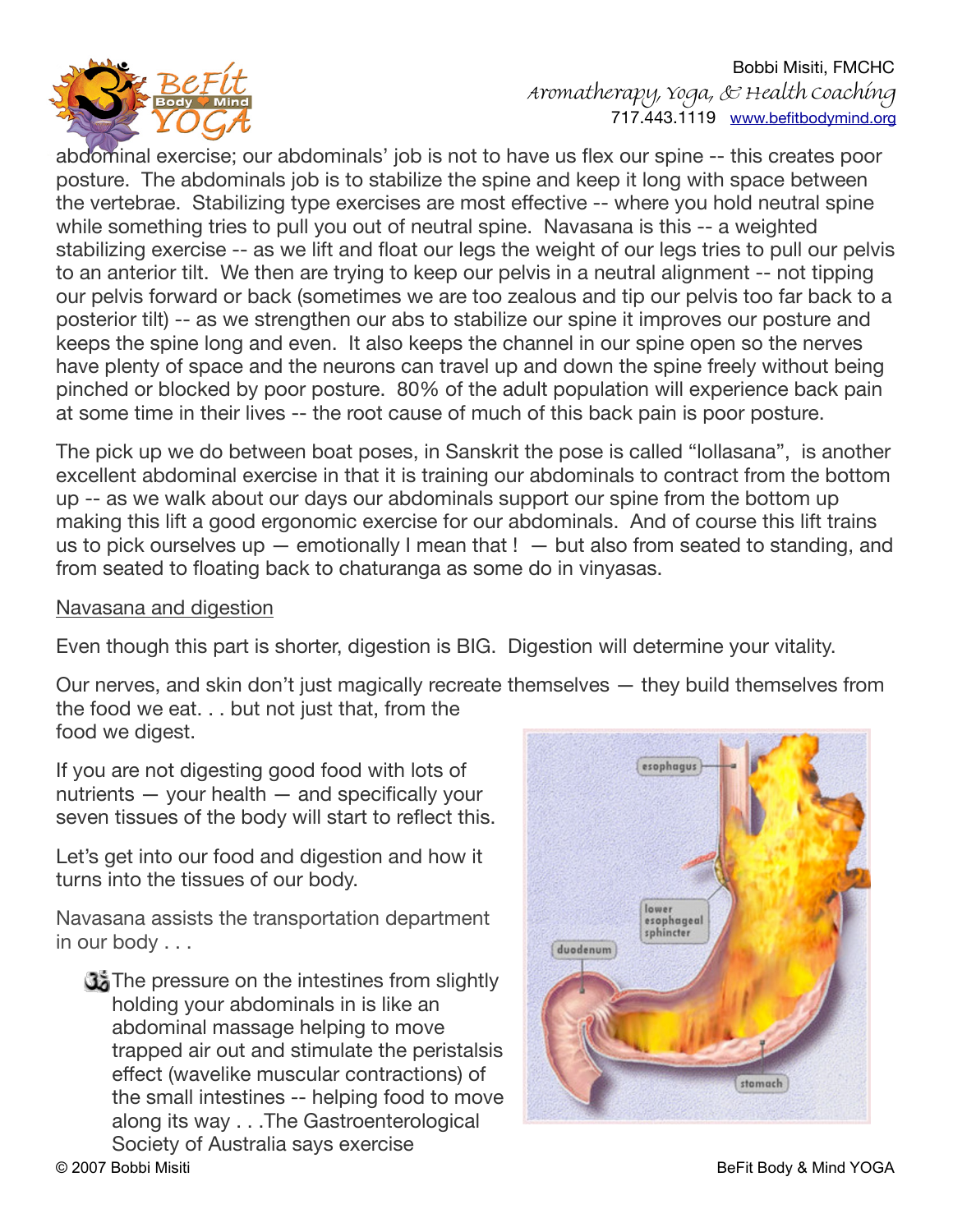

Bobbi Misiti, FMCHC Aromatherapy, Yoga, & Health Coaching 717.443.1119 [www.befitbodymind.org](http://www.befitbodymind.org)

strengthens the muscles of the abdomen and stimulates the intestinal muscles to move contents through the digestive system.

Keeping a good muscular support in your abdominals stimulates your agni or digestive fire — increasing not only your ability to digest, but also your ability to detox. Staying relaxed with this support is important though so you are not putting tension around your abdomen – just gentle support with the bandhas.

Ayurveda says that 85% of our health depends on our digestion, this is because no matter how well you eat, if your digestion is weak you will not be able to break down the food you eat and absorb the nutrients from it, nor will you be able to detox well. In yoga and Ayurveda the term "Agni" refers to your digestive fire. (Agni is the root of the English word "ignite".) Strong abdominals improve your agni in yoga terms . . . strong abdominals improve your digestion in medical terms. Also if your digestion is weak, then your body does not detox effectively either. Your same pathways of digestion are also used for detoxification (digestive enzymes, the liver, etc.)

- **There are three steps to digestion and** absorption in western terms. Our stomach acids break down food we eat — strong abdominals help this process by gently massaging the stomach and intestines encouraging more of the food particles to get in contact with acids that break them down.
- As the food moves into the small intestines, the pancreas excretes its digestive enzymes into the small intestine further breaking down the food.
- **G** From there, the nutrients squeeze through the intestinal walls to the blood (strong abdominals help to transport the nutrients through the intestinal walls).
- **Then our body distributes the nutrients to where** we need them.
- **Cour body then uses oxygen (O2) to combine** with the nutrients in the cells to provide our cells with energy.



Digestion (paka) in yoga/ayruvedic terms is first the fire of jatharagni -- the fire agni that breaks down food in our stomach. Then bhutagni -the fire that breaks down the nutrients to one of the five elements (Earth, Water, Fire, Air, Ether), and finally, © 2007 Bobbi Misiti BeFit Body & Mind YOGA